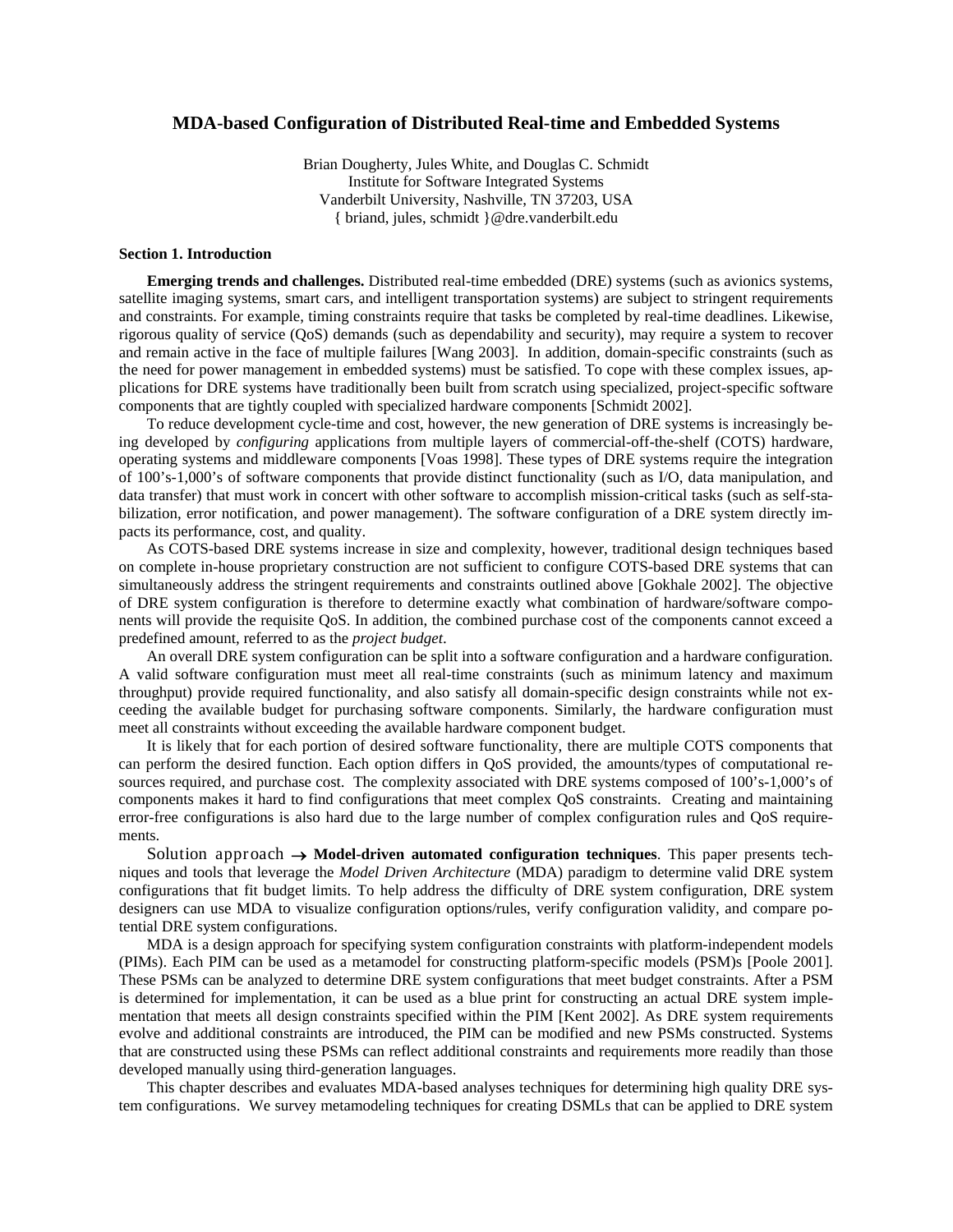configuration and demonstrate the creation of a DSML for modeling hardware/software component options, resource constraints, and budgetary constraints. We also show how to utilize modeling environments to create models that adhere to the DSML for DRE system configuration. In addition, we demonstrate an interpreter that can examine models of hardware/software DRE system configuration options, generate code, which can ultimately be used to produce output models that provide valid, high-quality large-scale DRE system configurations.

Section 2: Large-scale DRE System Configuration Challenges. This section presents the criteria for valid DRE system configurations, describes the challenges that make determining configurations hard, and provides a survey of current techniques and methodologies for DRE system configuration. Software and hardware components often have complex interdependencies on the consumption and production of resources (such as processor utilization, memory usage, and power consumption). An overall DRE system configuration consists of a valid hardware configuration and valid software configuration in which the computational resource needs of the software configuration are provided by the computational resources produced by the hardware configuration. If the resource requirements of the software configuration exceed the resource production of the hardware configuration, a DRE system will not function correctly and is considered invalid.



**Figure 1 Configuration Options of a Satellite Imaging System**

Figure 1 shows the configuration options of a satellite imaging system. This DRE system consists of two software components: an image processing algorithm and software that defines image resolution capabilities. There are multiple options for each software component, each of which provides a different level of service. For example, there are three options for the image resolution component. The high-resolution option offers the highest level of service, but also requires dramatically more RAM and CPU to function than the medium or low-resolution options. If RAM or CPU resources are scarce, therefore, the medium or low-resolution option should be chosen. An additional design constraint, however, may require at least medium image resolution. Assuming sufficient resources, the only option that satisfies all constraints is the medium image resolution option.

 Large-scale DRE systems may consist of many software and hardware components with multiple options for each component, resulting in an exponential number of potential configurations. The huge magnitude of the solution space prohibits the use of manual techniques. Automated techniques, such as Constrained Linear Programming (CLP), use Constraint Satisfaction Problems (CSPs) to represent system configuration problems [Benavides 2003, Sabin 1996]. These techniques are capable of determining optimal solutions for small-scale system configurations but require the examination of all potential system configurations.

The exhaustive nature of conventional CSP-based techniques, however, renders them ineffective for largescale DRE system configuration. Without tools to aid in large-scale DRE system configuration, it is a struggle for designers to determine *any* valid large-scale system configuration. Even if a valid configuration is determined, other valid system configurations may exist with vastly superior performance and dramatically less financial cost. It is thus imperative that advanced design techniques, such as MDA, are developed to enhance and validate largescale DRE system configurations.

The following is a summary of key challenges that make it particularly hard to configure DRE systems using COTS components:

• **Choosing between multiple levels of service.** Software components provide differing levels of service. For example, a designer may have to choose between three different software components that differ in speed and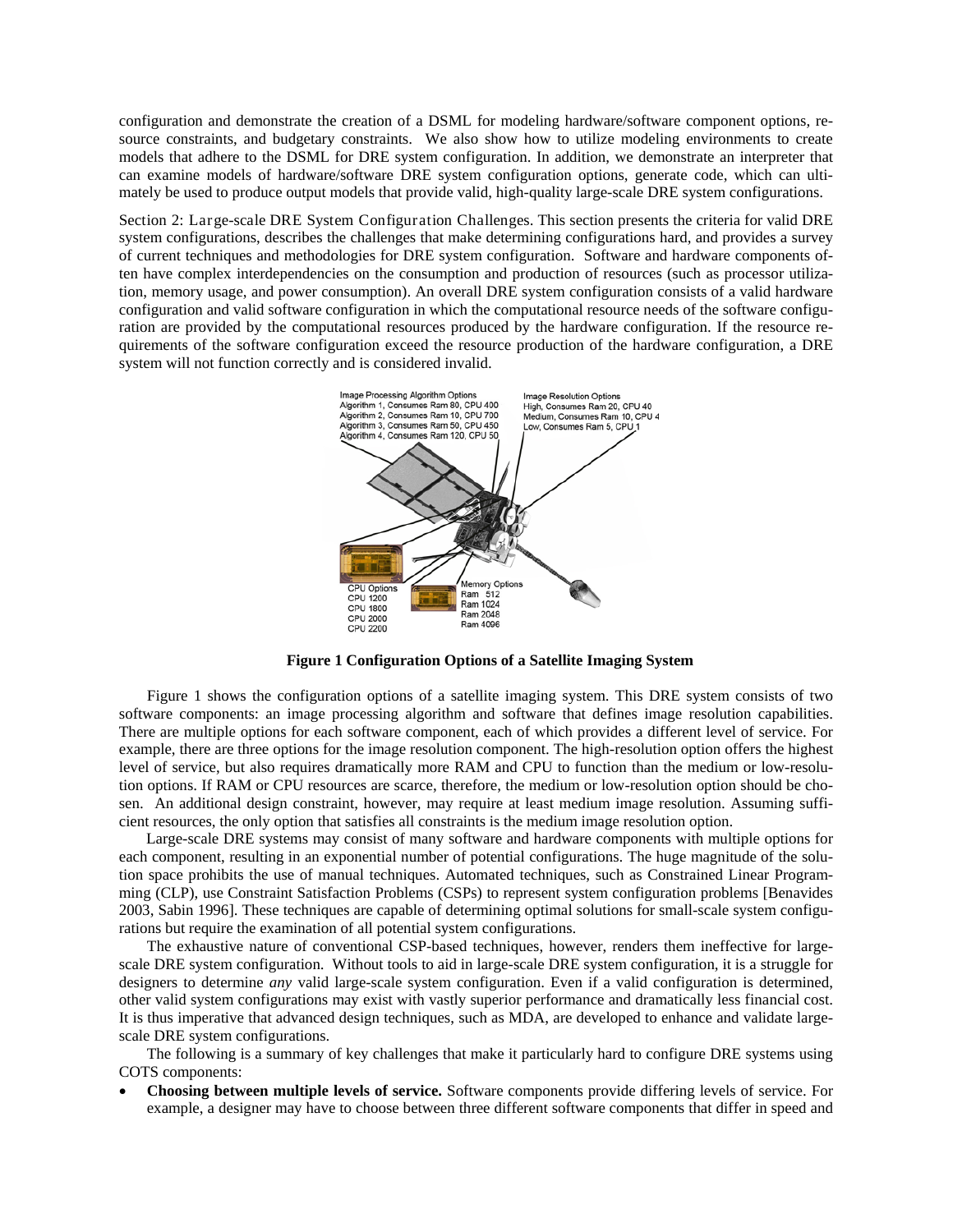throughput. In some cases, a specific level of service may be required, prohibiting the use of certain components.

- **Complex resource interdependencies.** Hardware components provide the computational resources that software components require to function. If the hardware does not provide and adequate amount of each computational resource, some software components cannot function. An overabundance of resources indicates that some hardware components have been purchased unnecessarily, wasting funds that could have been spent to buy superior software components or set aside for future projects.
- Satisfying differing resource requirements. Each software component requires computational resource to function. These resource requirements differ between components. Often, components offering higher levels of service require larger amounts of resources and/or cost more to purchase. Designers must therefore consider the additional resulting resource requirements when determining if a component can be included in a system configuration.
- **Meeting budgetary constraints.** Each component has an associated purchase cost. The combined purchase cost of the components included in the configuration must not exceed the project budget. It is therefore possible for the inclusion of a component to invalidate the configuration if its additional purchase cost exceeds the project budget regardless of computational resources existing to support the component.
- **Choosing from many components.** Large-scale DRE systems require hundreds of components to function. Each component may be many options available for inclusion in the final system configuration. Due to the complex resource interdependencies, budgetary constraints, and domain- specific design constraints it is hard to determine if including a single component will invalidate the system configuration. This problem is exacerbated enormously if designers are faced with the tasks of choosing from 1,000's of available components. Even automated techniques require years or more to examine all possible system configurations for such problems.

Subsequent sections of the chapter will demonstrate how MDA can be utilized to mitigate many of the difficulties of DRE system configuration that are a result of the aforementioned challenges.

**Section 3: Background of System Configuration Optimization.** This section surveys various DRE system configuration problems and model analysis techniques, including hardware/software co-configuration problems and heuristic algorithms for resource-constrained configuration. We will describe several different types of DRE system configuration problems. We will also examine several techniques that have been applied to aid in the determination of optimal or near-optimal DRE system configurations, such as Constrained Linear Programming and Constraint Satisfaction Problems. Finally, we will describe how MDA can be used to mitigate many of the problems associated with these techniques.

**Section 4: MDA-based Configuration Modeling Methods and Tools.** This section describes metamodeling and modeling techniques in the domain of DRE system configuration. Due to the complexities accompanying system configuration with COTS components (such as differing levels of service, complex resource interdependencies, differing resource requirements, budgetary constraints, and a multitude of component candidates), designers using manual techniques often unknowingly invalidate system configurations. MDA tools allow designers to manipulate problem entities and compare potential solutions in an environment that ensures various design rules are enforced, thereby allowing designers to focus on other problem dimensions, such as performance optimization or minimization of computational resources.

The Domain Specific Modeling Languages (DSMLs) defined by PIMs describe the rules and constraints for constructing a model of a problem arising within a particular domain. We will describe the process of utilizing metamodeling environments to construct PIMs that define a DSML for DRE system configuration problems. We will present a procedure for applying this DSML to create valid system configuration models. We will also present a modeling environment for creating PSMs that reflect the design constraints of the DSML. Finally, we will introduce an interpreter, a tool that examines PSMs and generates code described by the PSM. The examination of existing modeling methods and tools is essential for understanding and constructing new modeling techniques.

**Section 5: Case Study.** This section will describe our MDA-based approach for modeling hardware/software system configuration and determining near-optimal, valid configurations on a DRE system software configuration case study. We will show readers how to create a PIM defining a DSML for DRE system configuration using MetaGME, a metamodeling environment for constructing DSMLs. Metamodels created with MetaGME can be used in conjunction with GME (Generic Modeling Environment) to create models that can be interpreted using a BON2 interpreter. We will describe how the BON2 interpreter can generate Java code, allowing analysis of the system